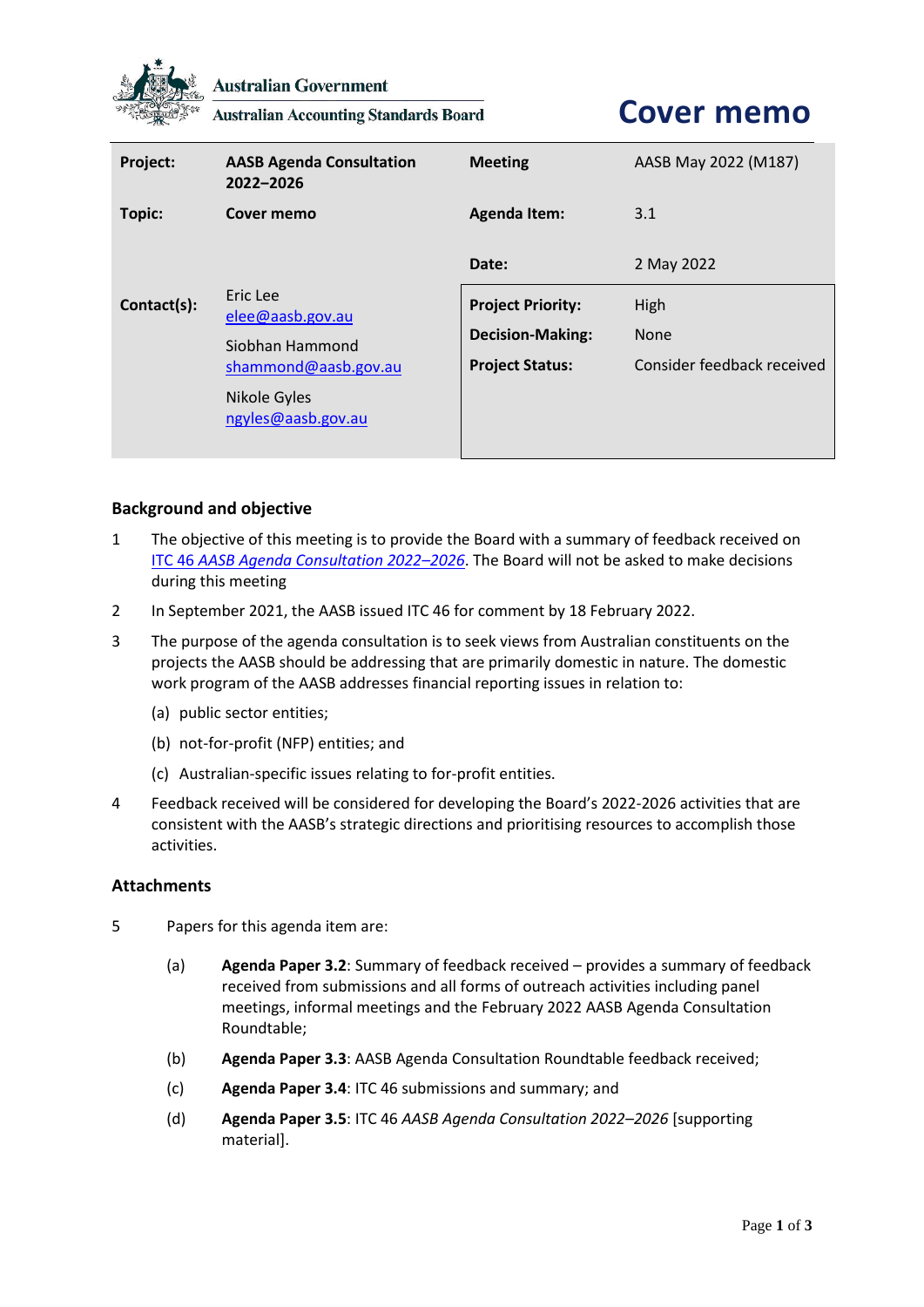## **Consultation**

- 6 The Board received feedback on ITC 46 from comment letters and various outreach activities. Staff conducted extensive outreach and sought feedback from more than 120 stakeholders from all sectors and industries across all states and territories, including:
	- (a) AASB User Advisory Committee;
	- (b) CPA Australia, including members of its ESG Centre for Excellence and Not-For-Profit (NFP) Committee of Western Australia and Northern Territory;
	- (c) Chartered Accountants Australia and New Zealand (CAANZ), including members of its NFP Committee roundtable;
	- (d) Group of 100 representatives, including its sustainability committee;
	- (e) 41 academics, including the AASB Academic Advisory Panel members;
	- (f) two accountants from a government business enterprise;
	- (g) six individuals from the public sector;
	- (h) 19 accountants from 11 listed entities;
	- (i) four individuals from industry bodies;
	- (j) four members of the valuation profession;
	- (k) members of three leading sustainability reporting standard-setters and framework providers; and
	- (l) other regulators and policy-making bodies.
- 7 Due to the pandemic, outreach activities were conducted online. Further, staff conducted a two-hour live AASB virtual roundtable on 17 February 2022 to gather feedback on the agenda consultation. A total of 17 individuals from for-profit and NFP sectors participated.
- 8 The Board received 16 comment letters on ITC 46 from for-profit and NFP sectors (see supplementary folder for Agenda Paper 3.5: ITC 46 submissions and summary):
	- (a) Australian Charities and Not-for-profits Commission (ACNC);
	- (b) Australian Banking Association (ABA);
	- (c) Local Government Finance Professionals of Queensland (LGFP);
	- (d) PricewaterhouseCoopers (PwC);
	- (e) Deloitte;
	- (f) Australian Council for International Development (ACFID);
	- (g) KPMG;
	- (h) academics from Monash University;
	- (i) Heads of Treasuries Accounting and Reporting Advisory Committee (HoTARAC);
	- (j) Institute of Public Accountants (IPA);
	- (k) CAANZ;
	- (l) academics from the University of Melbourne (UoM);
	- (m) Australasian Council of Auditors General (ACAG);
	- (n) Australian Bureau of Statistics (ABS);
	- (o) Australian Business Reporting Leaders Forum and Deakin University Integrated Reporting Centre; and